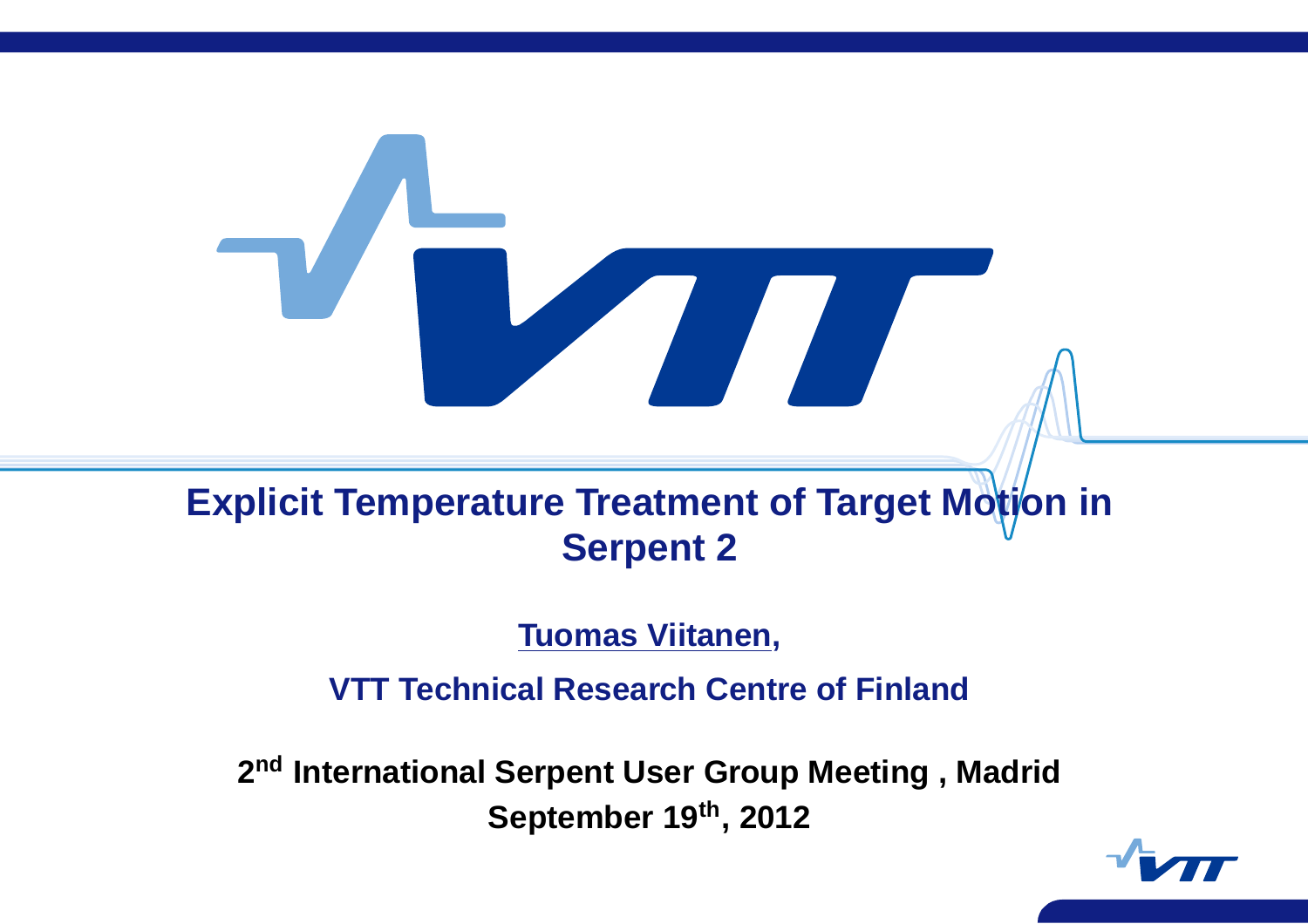# **Outline**

- Introduction to the explicit temperature treatment method
- Current implementation in Serpent 2
- Howto?
- Test results for <sup>a</sup> HTGR system
- Future prospects
- Summary and conclusions

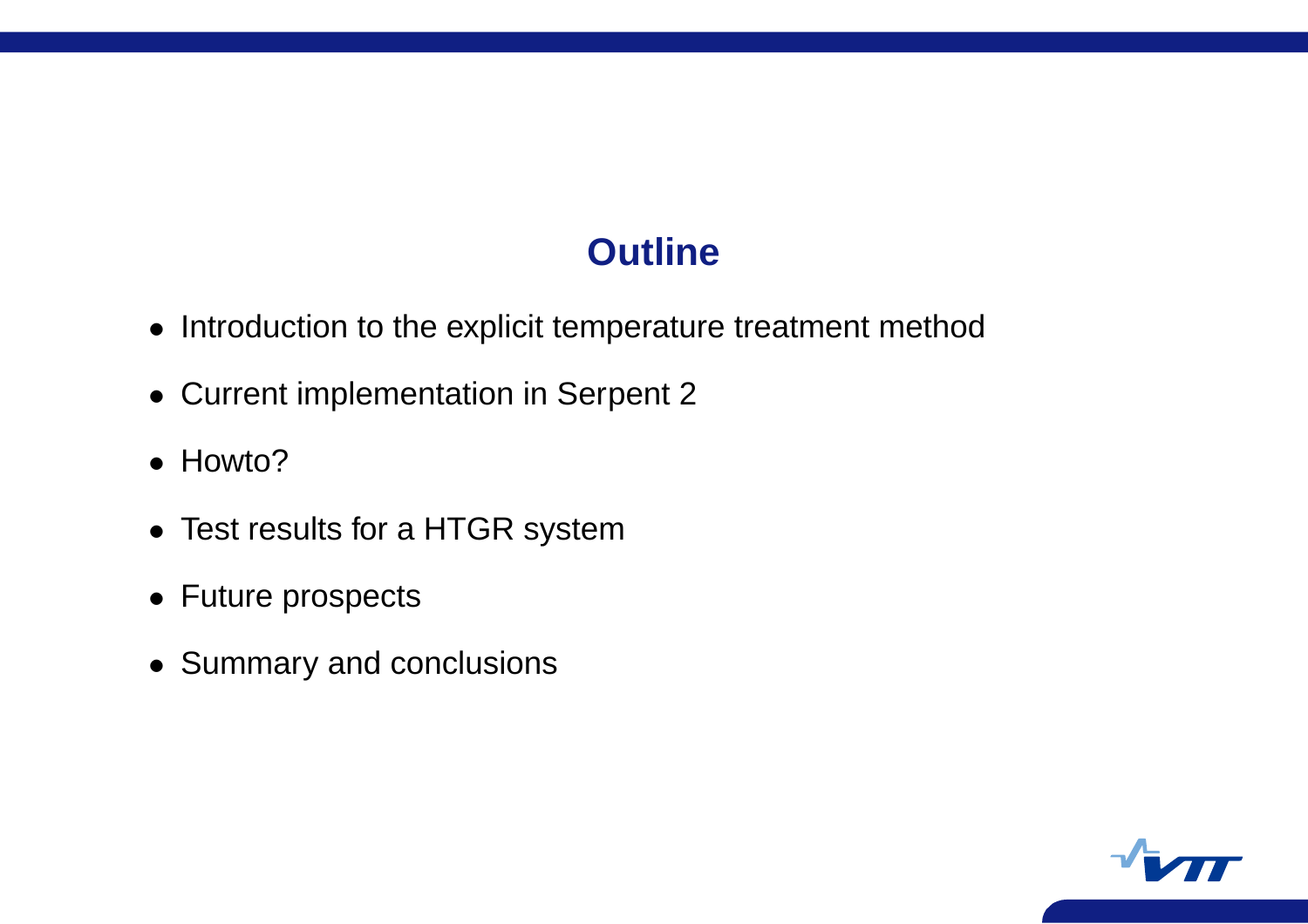# **Explicit Temperature Treatment Method — Background**

- Multi-physics applications of MC require detailed description of temperatures.
- When using conventional methods, the cross sections have to be stored in the computer memory separately for each nuclide an d temperature.
	- $\rightarrow$  Problem
- Solution: on-the-fly temperature treatment techniques [1].

[1] G. Yesilyurt, W. R. Martin and F. B. Brown, "On-the-fly Doppler Broadening for Monte Carlo Codes," Proc. M&C 2009, Saratoga Springs, New York, May 3–7 (2009).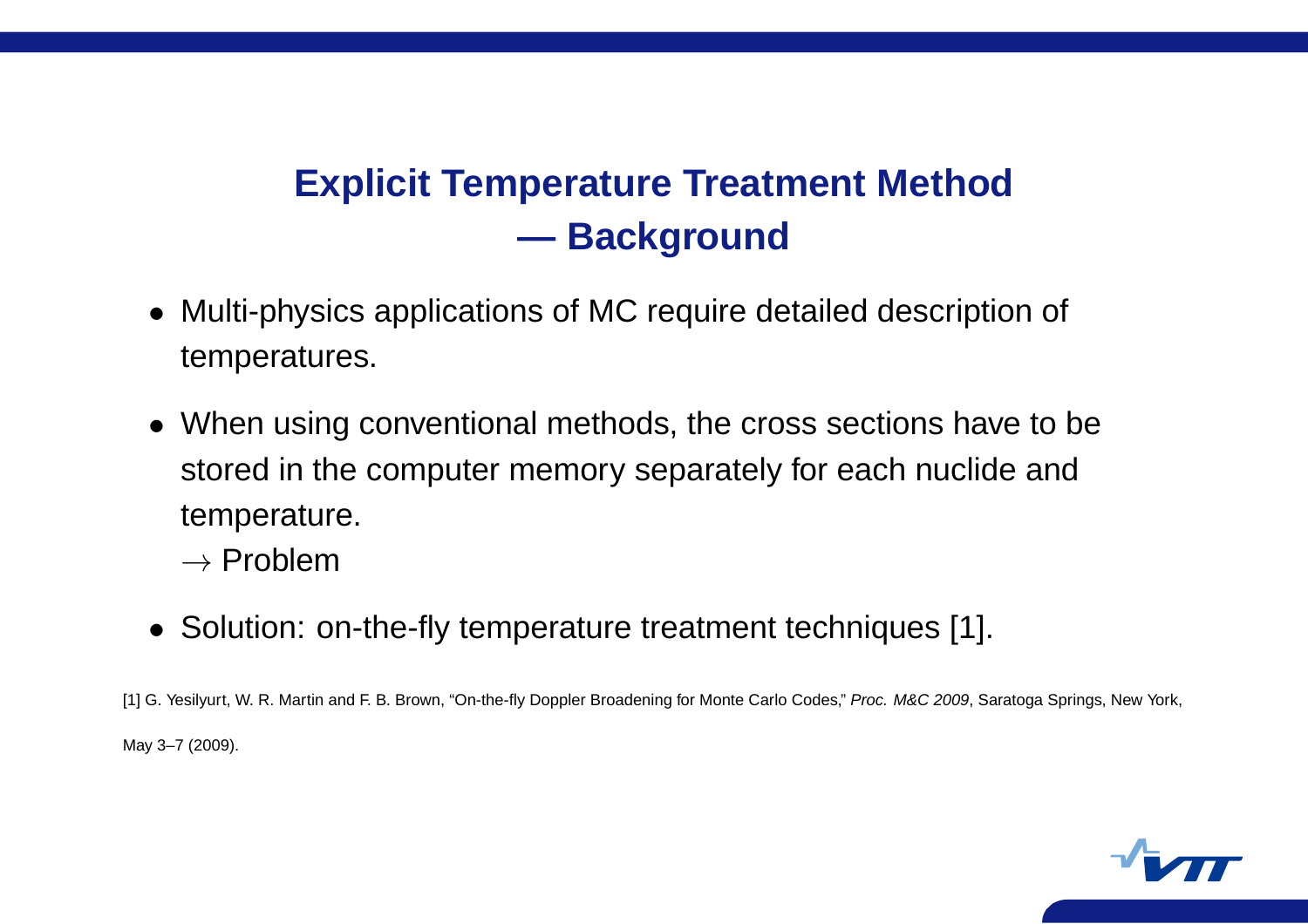# **Explicit Temperature Treatment Method — Background**

- A new *stochastic* method for taking the thermal motion of target nuclei into account.
	- **–** Introduced in NSE paper [2]
	- **–** First practical results presented in PHYSOR 2012, Knoxville [3].
- Based on sampling the thermal motion of targets at collision sites and using 0 K cross sections in target-at-rest frame.

#### "There are no effective cross sections, only cross sections at 0 K and **thermal motion of nuclei"**

[2] T. Viitanen and J. Leppänen, "Explicit Treatment of Thermal Motion in Continous-energy Monte Carlo Tracking Routines," Nuc. Sci. Eng., **171**, 165–173, (2012).

[3] T. Viitanen and J. Leppänen, "Explicit Temperature Treatment in Monte Carlo Neutron Tracking Routines – First Results." In Proc. PHYSOR-2012.



Knoxville, TN, 15-20 April, 2012.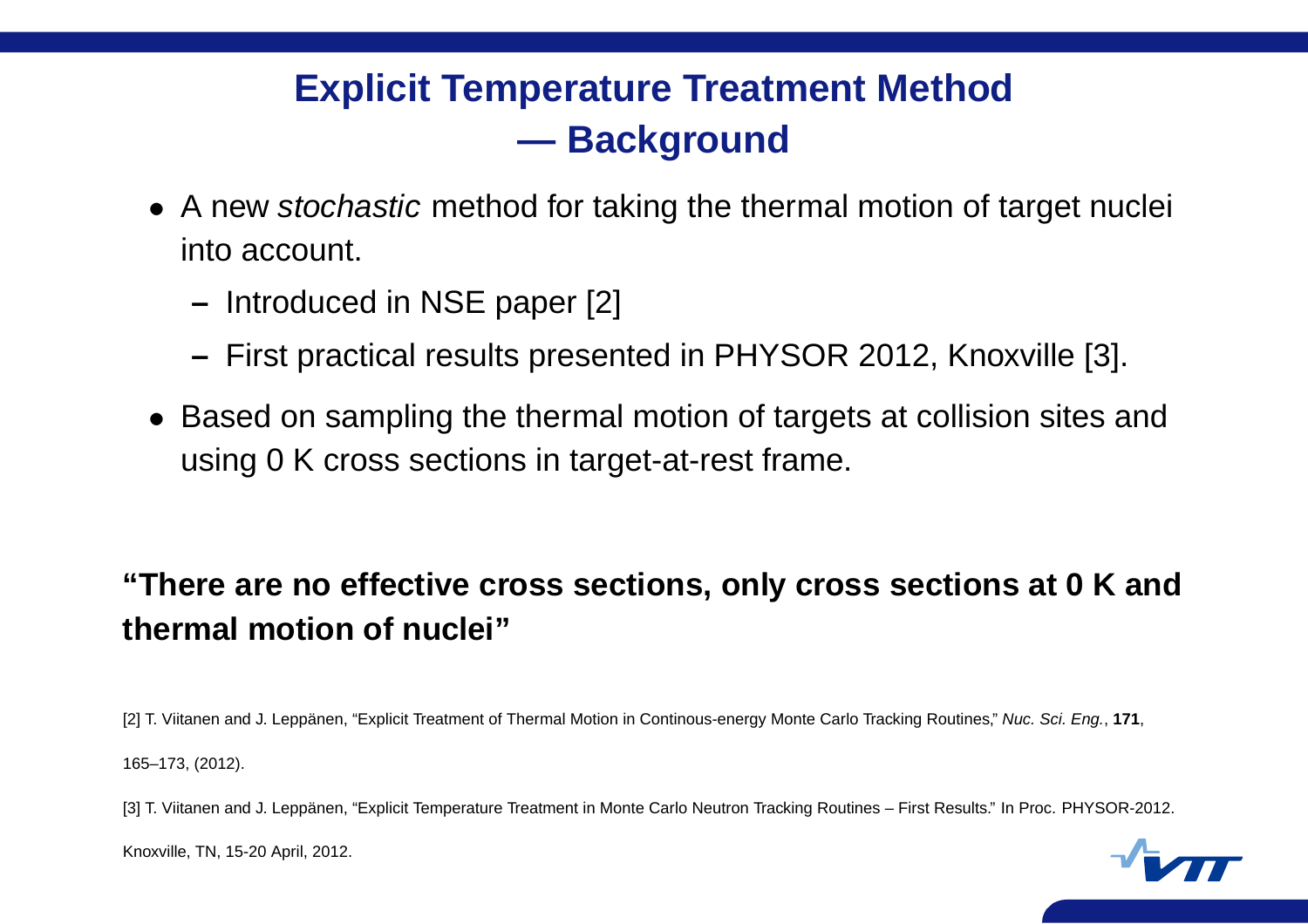# **Explicit Temperature Treatment Method — Tracking scheme**

- 1. Sample path length  $l$  based on a majorant cross section  $\Sigma_{\rm maj}(E)$  $\rightarrow$  New collision point candidate  $x_{i+1} = x_i + b_i$
- 2. Sample target nucleus  $n\colon P_n=\frac{\Sigma_{\mathrm{maj},n}(E)}{\Sigma_{\mathrm{maj}}(E)}=\frac{\Sigma_{\mathrm{maj},n}(E)}{\sum_n\Sigma_{\mathrm{maj},n}(E)}.$
- 3. Sample target velocity from <sup>a</sup> Maxwellian-based distribution with  $T=T(x_{i+1})$ 
	- $\rightarrow$  Target-at-rest energy  $E'$
- 4. Rejection sampling with criterion  $\xi < \frac{g_n(E,T)\Sigma_{\text{tot},0\;\mathrm{K},n}(E')}{\Sigma_{\text{tot},0\;\mathrm{K},n}(E')}$  $\Sigma_{{\rm maj},\,n}(E)$ 
	- If the sample is rejected, return to 1.
	- $\bullet\,$  If the sample is accepted, sample reaction using  $E^\prime$  and zero-Kelvin cross sections. Continue accordingly.

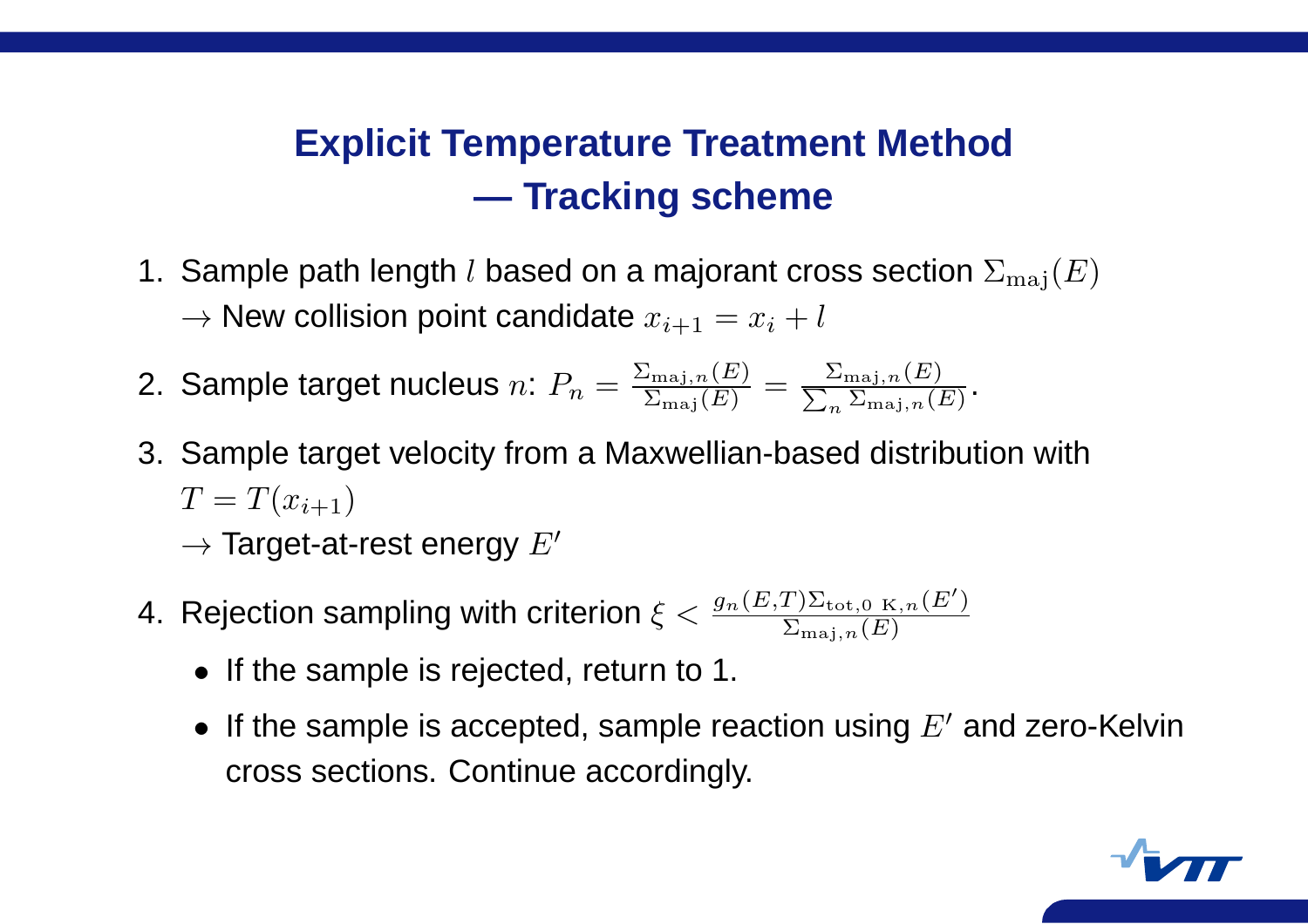# **Explicit Temperature Treatment Method — Calculating the Majorant**

 $\bullet\,$  The majorant for nuclide  $n$  is defined as

$$
\Sigma_{\text{maj}}(E) = g_n(E, T) \max_{E' \in [E - E_t, E + E_t]} \Sigma_{\text{tot, OK}}(E'), \tag{1}
$$

where normalization factor  $g_n(E,T)$  accounts for the increase in potential scattering at low energies.

- $\bullet\,$  Cut-off  $E_t < 16kT/A_n$  is utilized for the kinetic energy of the target nucleus  $E_t$  [4, 5].
- In case the temperature within <sup>a</sup> material is inhomogeneous, a maximum temperature  $T=T_{\rm max}$  is used when generating the majorant.

[4] D. E. Cullen, "Program SIGMA1 (version 79-1): Doppler broaden evaluated cross sections in the evaluated nuclear data file/version B (ENDF/B) format," UCRL-50400 Part B., Lawrence Livermore National Laboratory (1979).

[5] B. Becker, R. Dagan and G. Lohnert, "Proof and implementation of the stochastic formula for ideal gas, energy dependent scattering kernel," Ann. Nucl. Energy, **36**, pp. 470–474 (2009).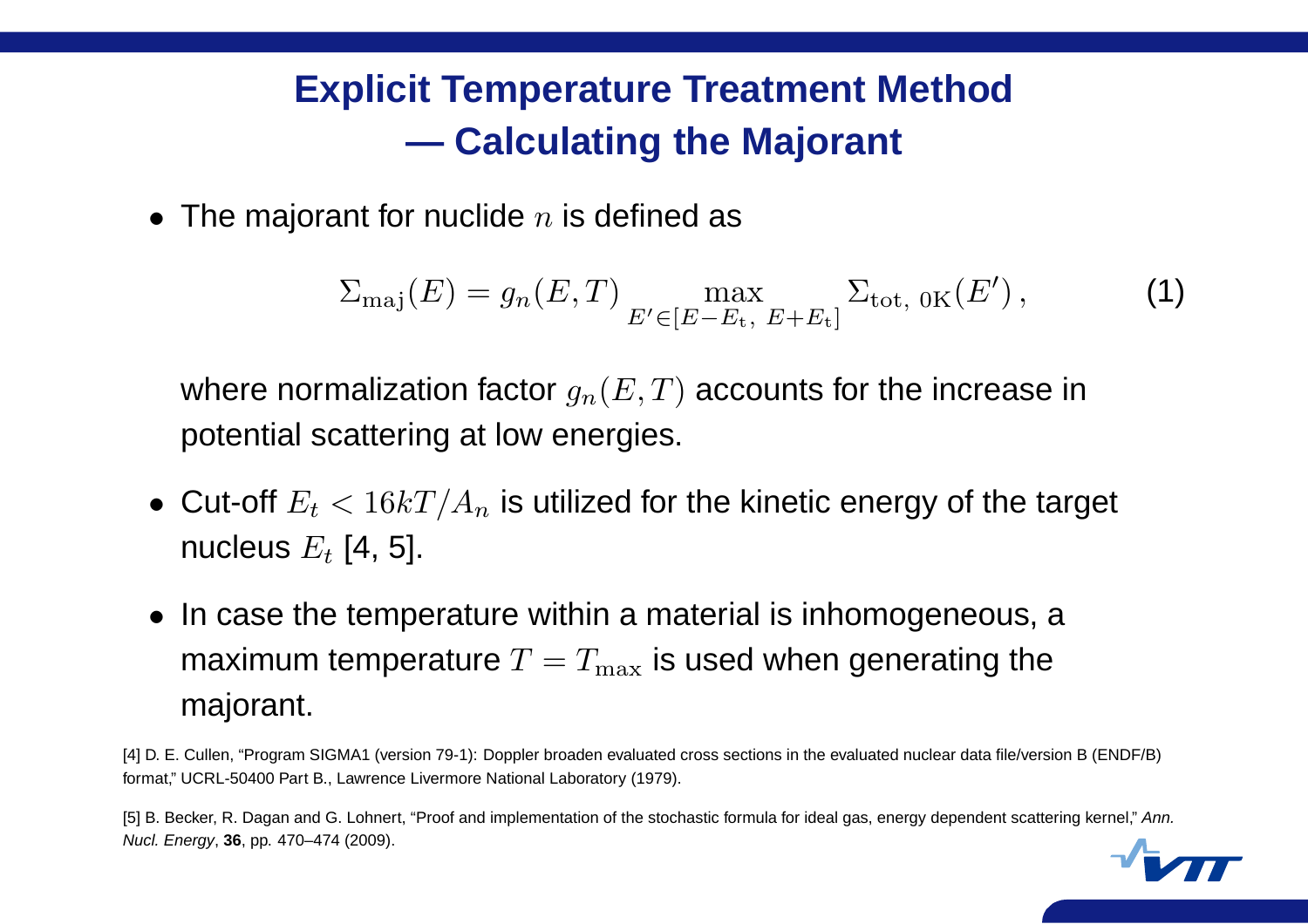Continous−energy majorant cross section for the explicit method

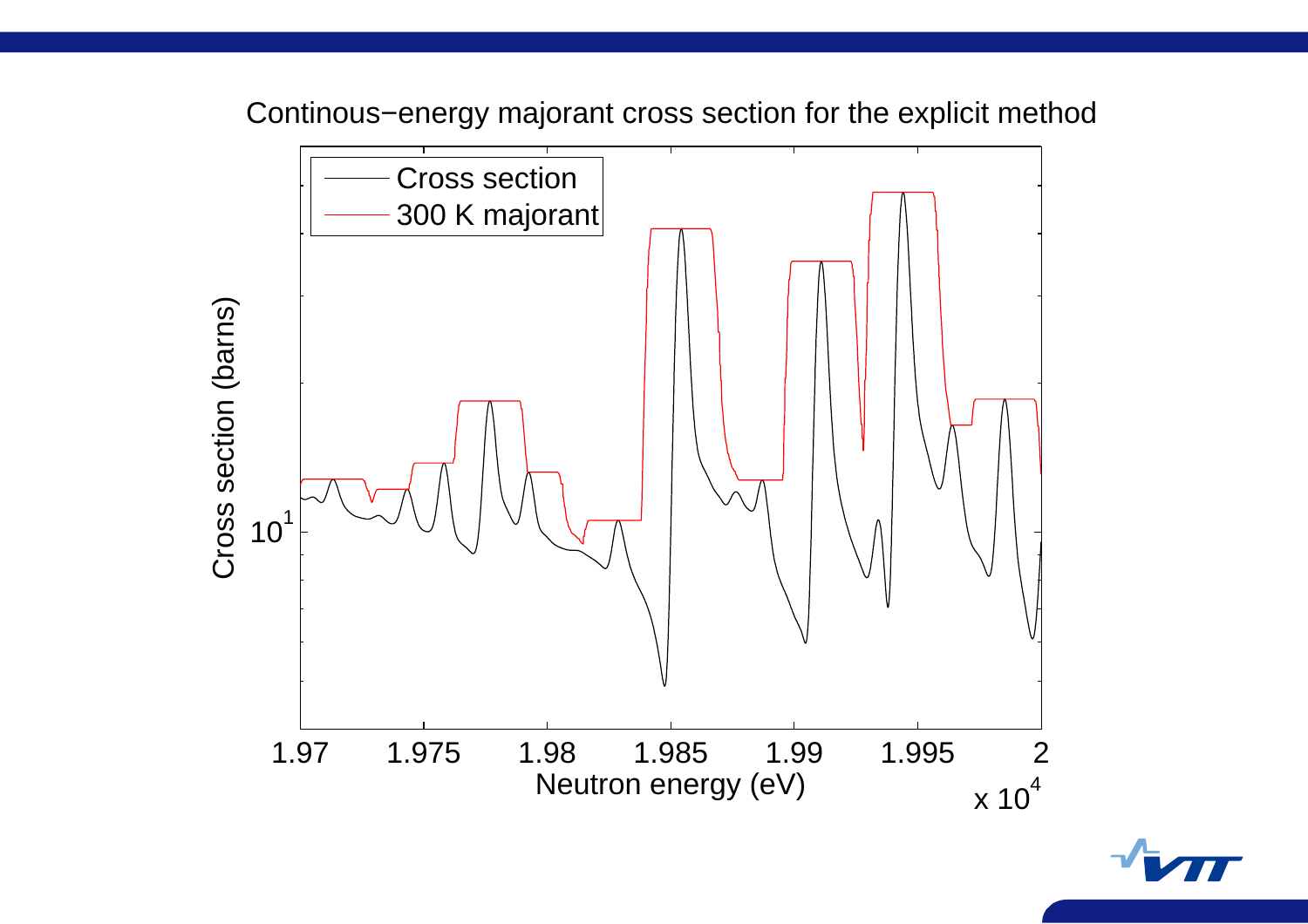# **Explicit Temperature Treatment Method — Sampling the target velocity**

- Target velocity  $V_t$  is sampled from  $f(V_t, \mu) = \frac{v'}{2t}$  $\frac{v}{2v} f_{\rm MB} (V_{\rm t})$  where  $f_{\rm MB}(V_{\rm t}) = \frac{4}{\sqrt{\pi}} \gamma^3 V_{\rm t}^2$  $\mathbf{t}^\text{-}e$  $-\gamma^2 V_t^2$  is the Maxwell-Boltzmann distribution.
- The same distribution and, hence, the same sampling procedure as in the standard free gas treatment [6].

[6] MCNP X-5 Monte Carlo Team, "MCNP — <sup>a</sup> General Monte Carlo N-Particle Transport Code," Version 5, LA-UR-03-1987, Los Alamos National Laboratory (2003).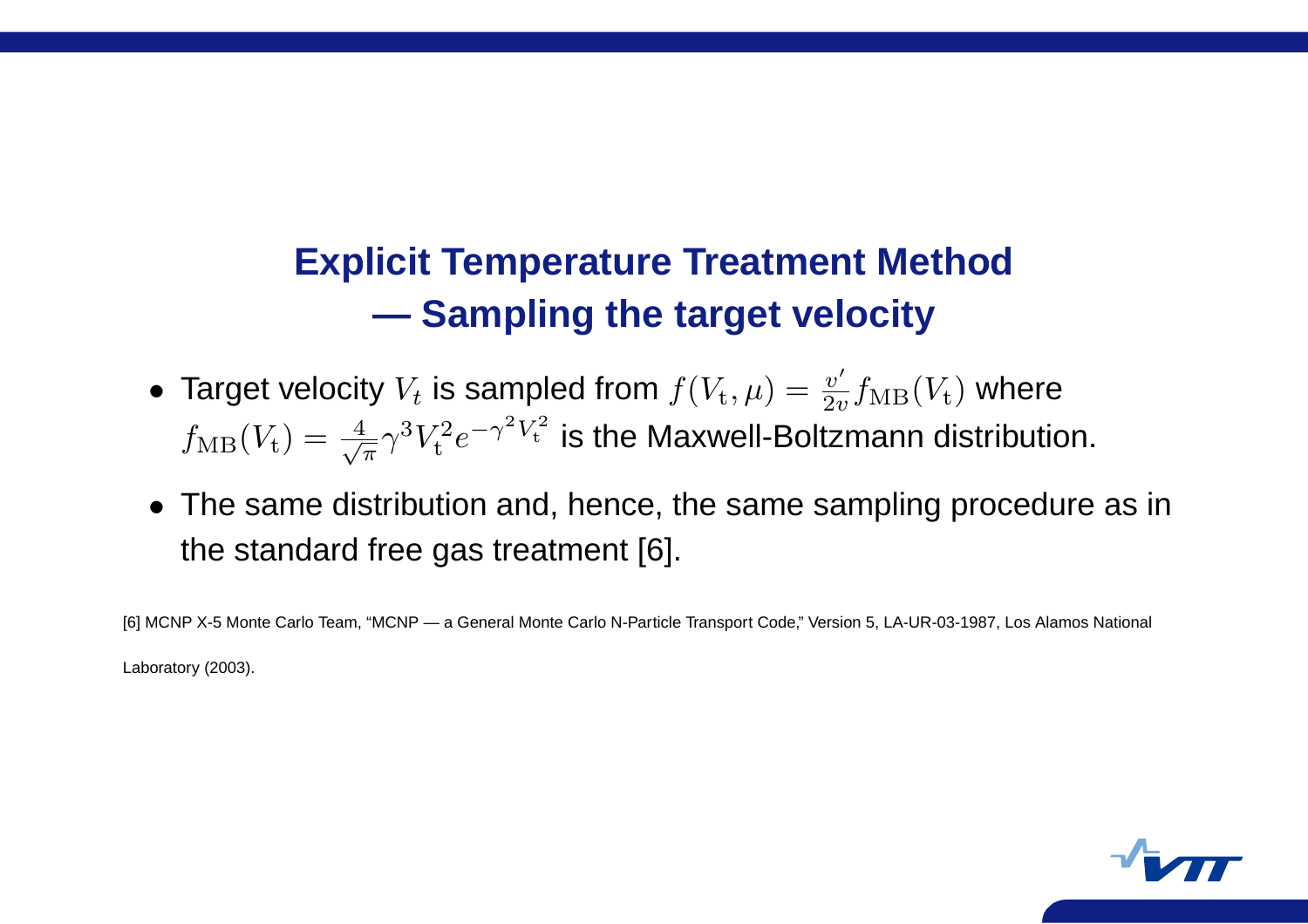## **Explicit Temperature Treatment Method — Properties**

- Only 0 Kelvin cross sections are needed during tracking  $\rightarrow$  Memory consumption does not depend on the number of temperatures in the problem geometry.
- Inhomogeneous temperatures are allowed within a material zone, i.e. temperature distribution can be modelled with an arbitrary function  $T=T(x)$
- The sampled target velocities can be recycled when calculating kinematics of scattering events.
	- **–** Inherently correct secondary particle distributions!
- Track-length estimators cannot be used for reaction rates.

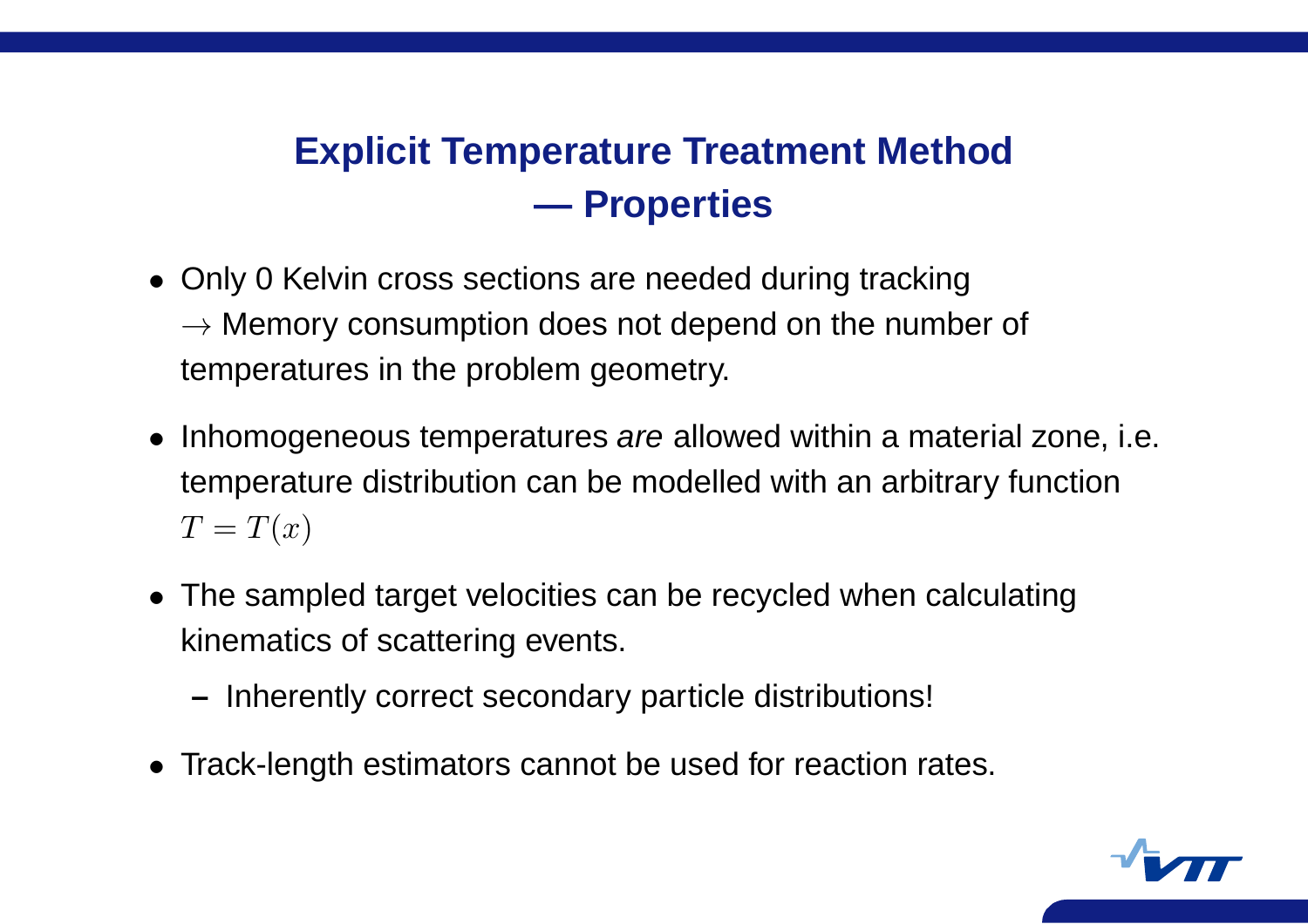## **Preliminary implementation in Serpent 2**

- Multi-group majorant cross sections with 40 000 equi-lethargy energy groups.
	- $-$  Fast calculation of  $\Sigma_{\rm{maj}}$
	- **–** Reduced memory consumption per nuclide compared to continous-energy implementation.
	- **–** Reduced sampling efficiency during transport.  $\xi < \frac{g_n(E,T)\Sigma_{\text{tot,0 K},n}(E')}{\Sigma_{\text{tot}}(E')}$  $\Sigma_{{\rm maj},\,n}(E)$
- Reaction rate estimators not yet implemented. Hence, only flux spectrum and  $k_\mathrm{eff}$  can be calculated.

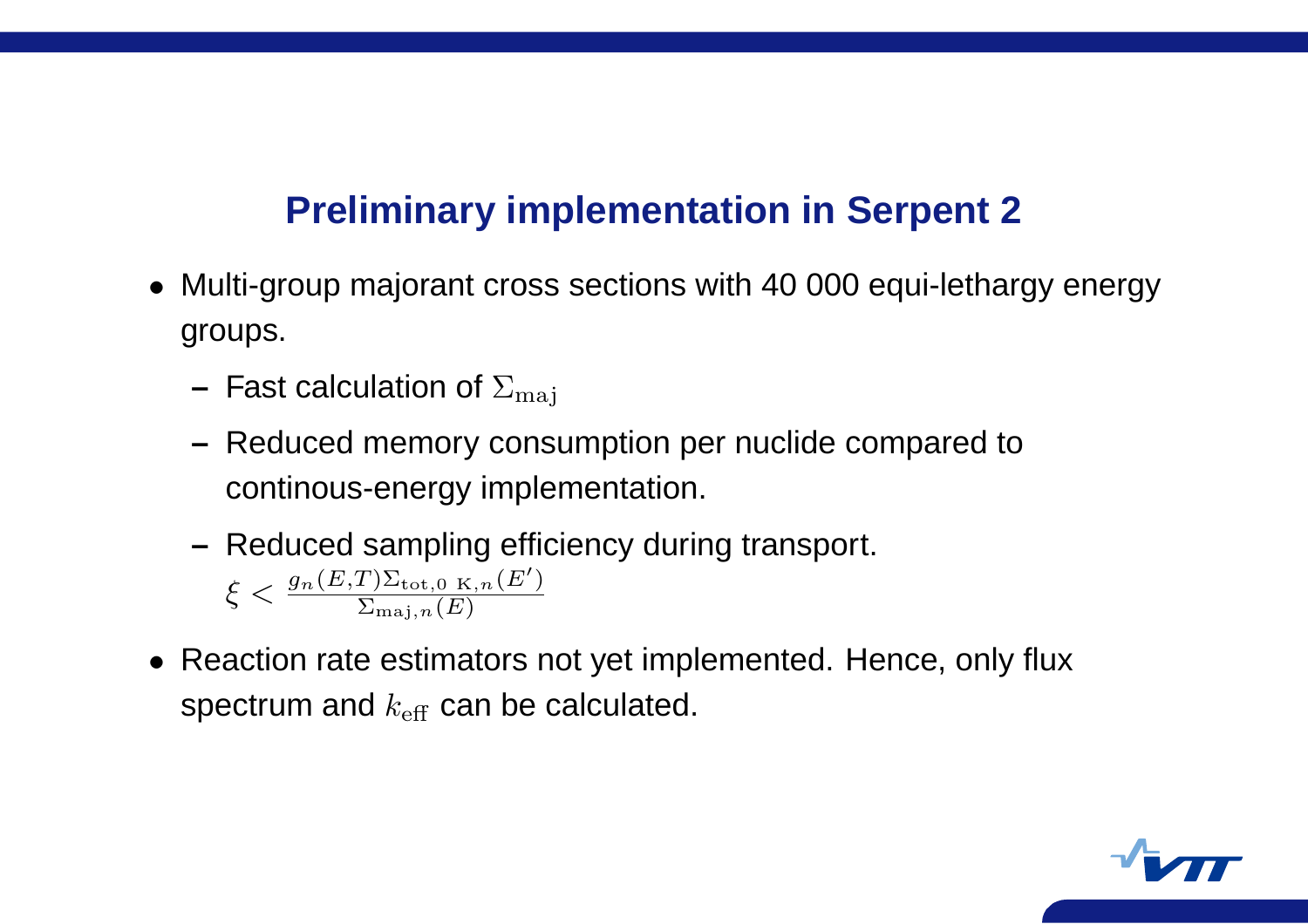#### **A few words about the efficiency of the method**

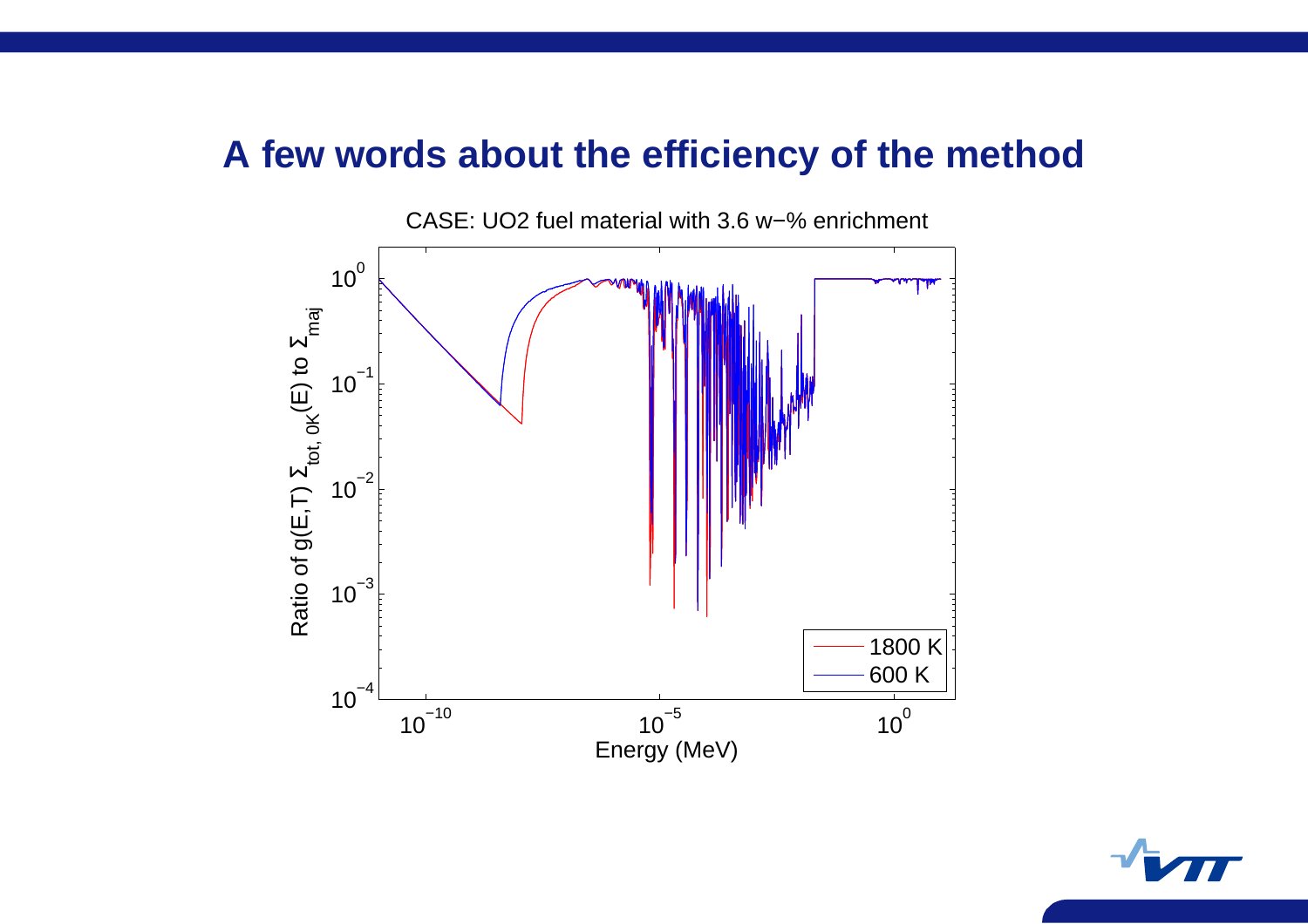## **Usage of the on-the-fly method**

• In Serpent 2, on-the-fly temperature treatment can be activated with input card

set dop 2

- When activated, the explicit temperature treatment is used for all materials with <sup>a</sup> tmp card.
	- **–** Cross sections for these materials must be at 0 K.
- IMPORTANT! The explicit treatment cannot be used for materials containing bound scatterers.

mat fuel -10.4 tmp 900 92235.00c -0.03173  $92238.00c -0.84977$ 8016.00c -0.11850

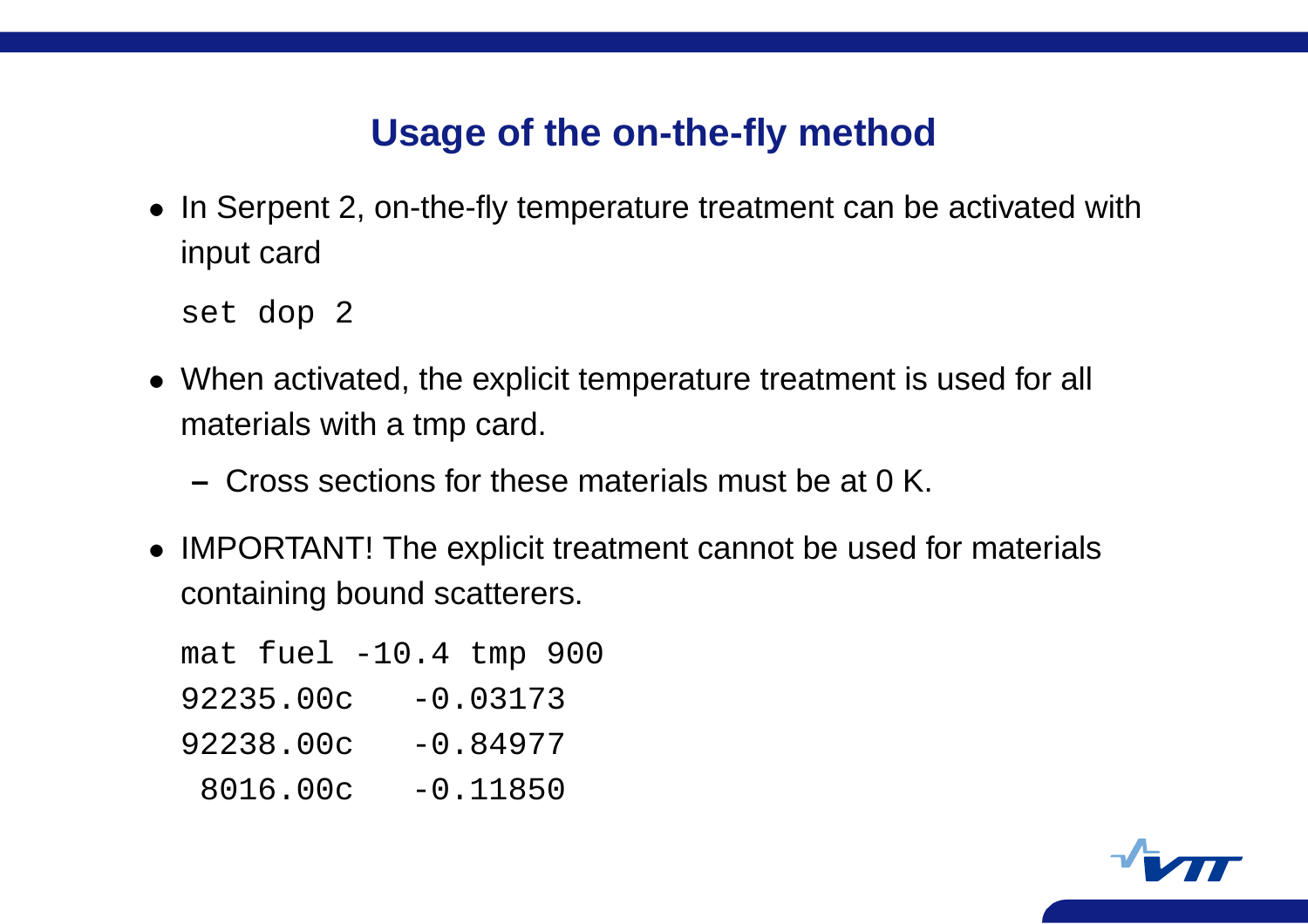## **HTGR test case**

• A HTGR system consisting of 6 compacts in <sup>a</sup> graphite matrix surrounding <sup>a</sup> coolant channel full of helium. Fuel is at 1800 K, other solid materials are at 1200 K and helium is at 900 K temperature.



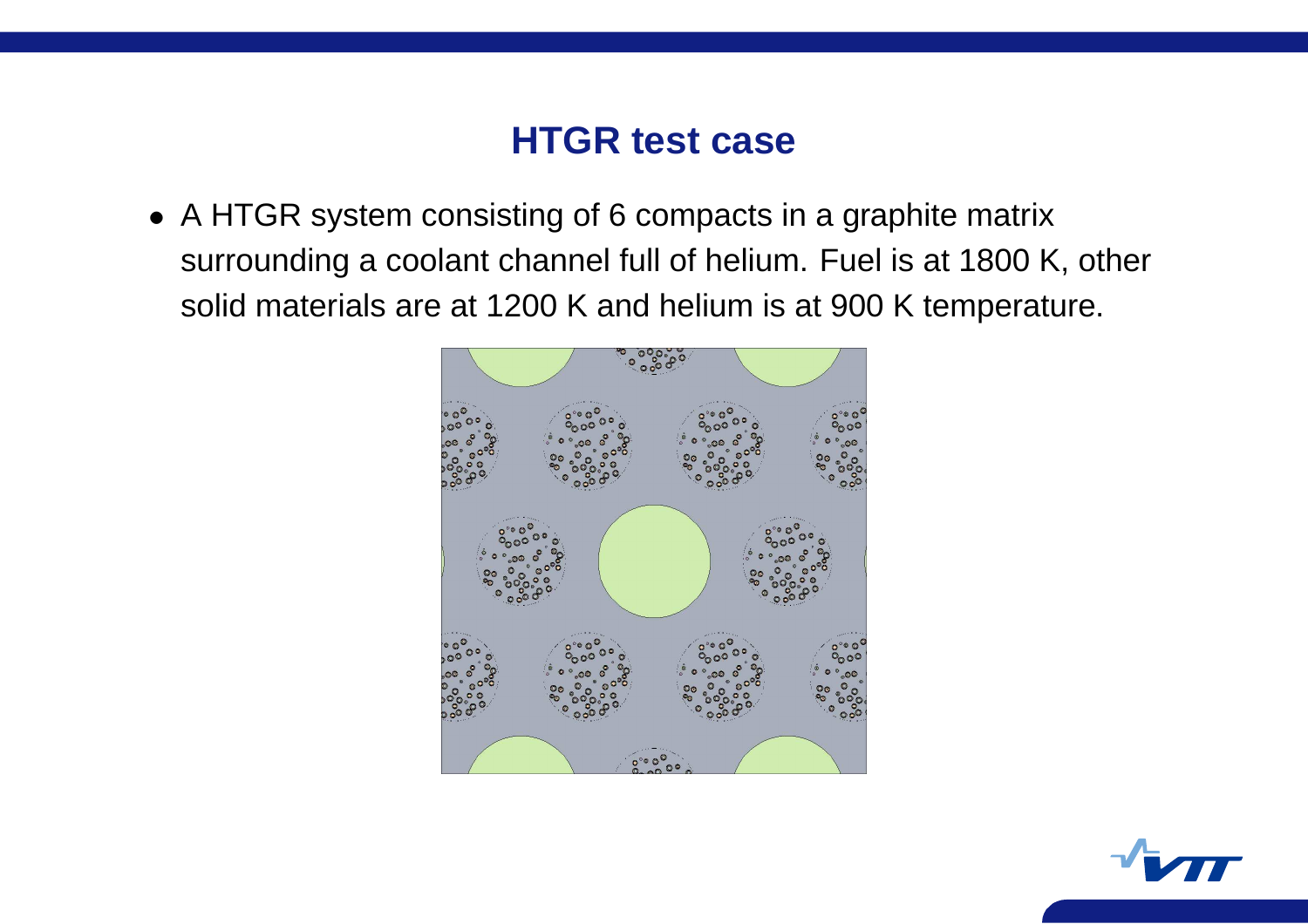### **Results — HTGR system**



Figure 1: **Left:** Neutron flux normalized to 1E15 total flux. **Right:** Difference to <sup>a</sup> benchmark calculated using Serpent 1.1.16 with NJOY-broadened cross sections and DBRC.

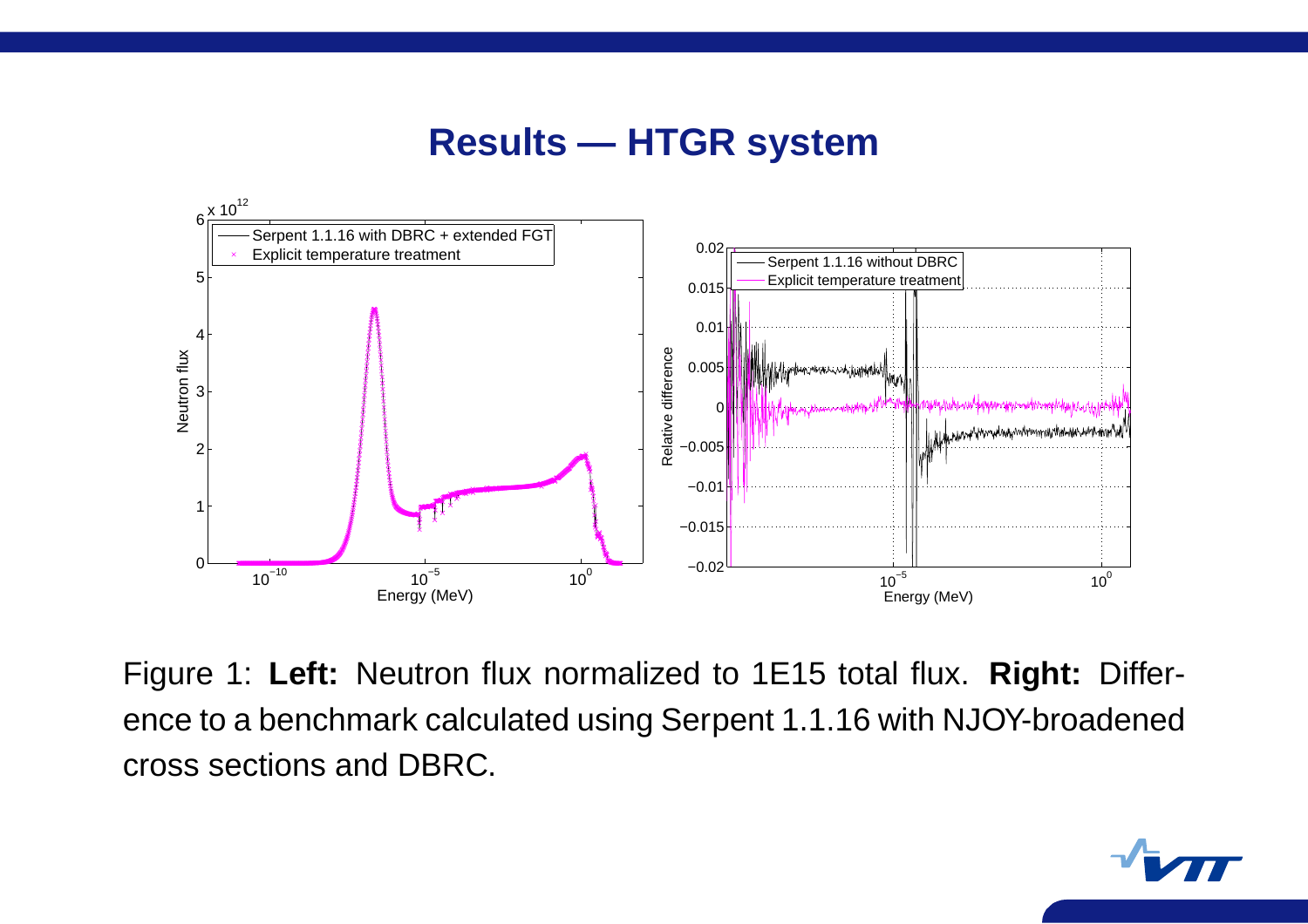## **Results — Performance**

#### Table 1: **Total CPU times of the simulations.**

| <b>HTGR</b>                |          |       | PWR pin-cell               |          |       |
|----------------------------|----------|-------|----------------------------|----------|-------|
| Case                       | Time (s) | Ratio | Case                       | Time (s) | Ratio |
| Serpent 2, explicit        | 3497.0   | 4.20  | Serpent 2, explicit        | 1585.4   | 2.28  |
| Serpent 2, optimiz. mode 2 | 830.9    | 1.00  | Serpent 2, optimiz. mode 2 | 696.3    | 1.00  |
| Serpent 1.1.16+DBRC+FGT    | 911.7    | 1.10  | Serpent 1.1.16+DBRC        | 463.0    | 0.66  |
| <b>Serpent 1.1.16</b>      | 845.6    | 1.02  | <b>Serpent 1.1.16</b>      | 425.9    | 0.61  |

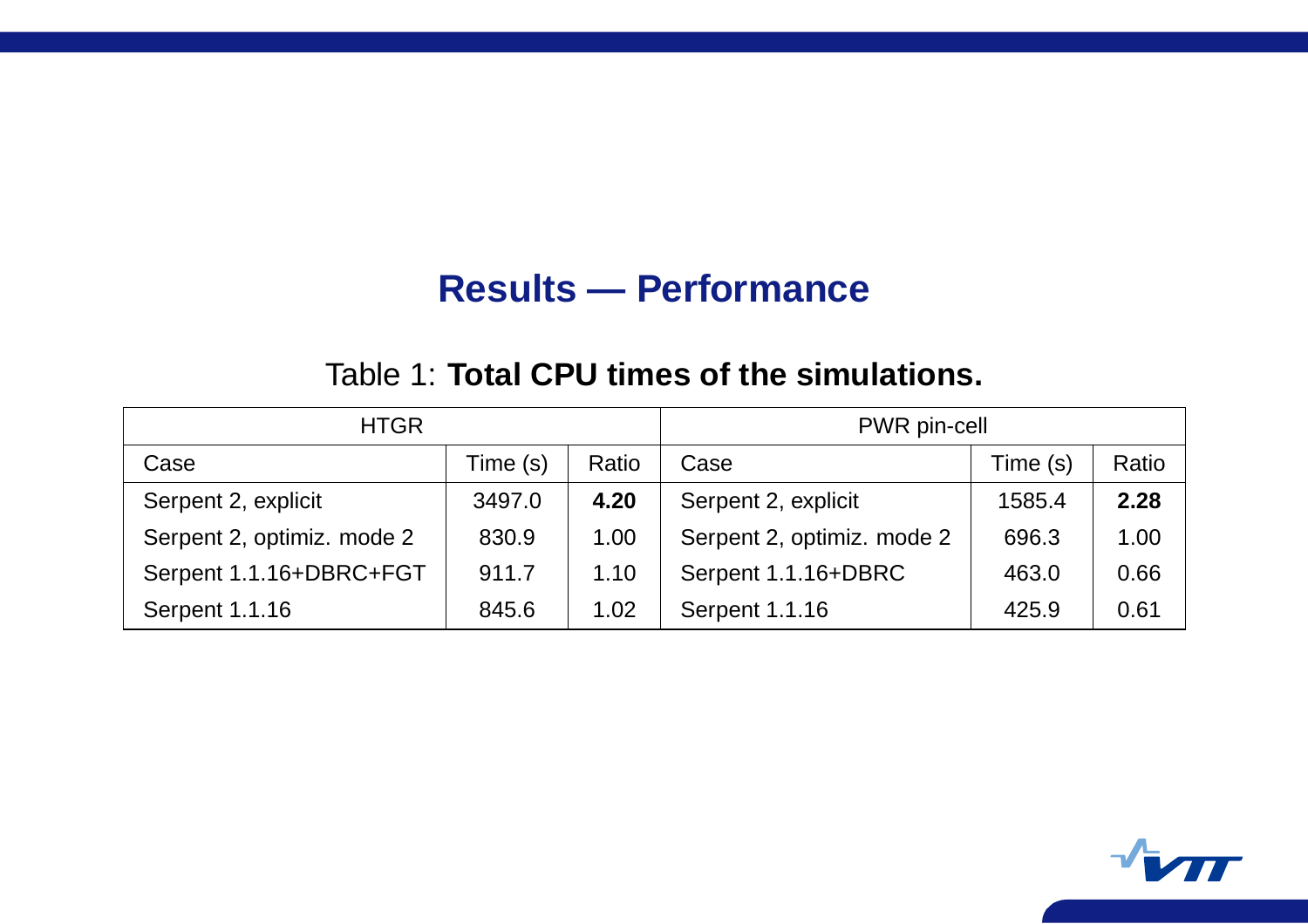## **Future Prospects**

- Extension of the method to the unresolved region and bound-atom scattering.
- Optimization of the implementation.
- Implementation of reaction rate estimators.
- Burnup calculation in otf mode.
- Application: <sup>a</sup> built-in thermal feedback calculator for pin geometries (M.Sc. project of V.Valtavirta, Aalto University).



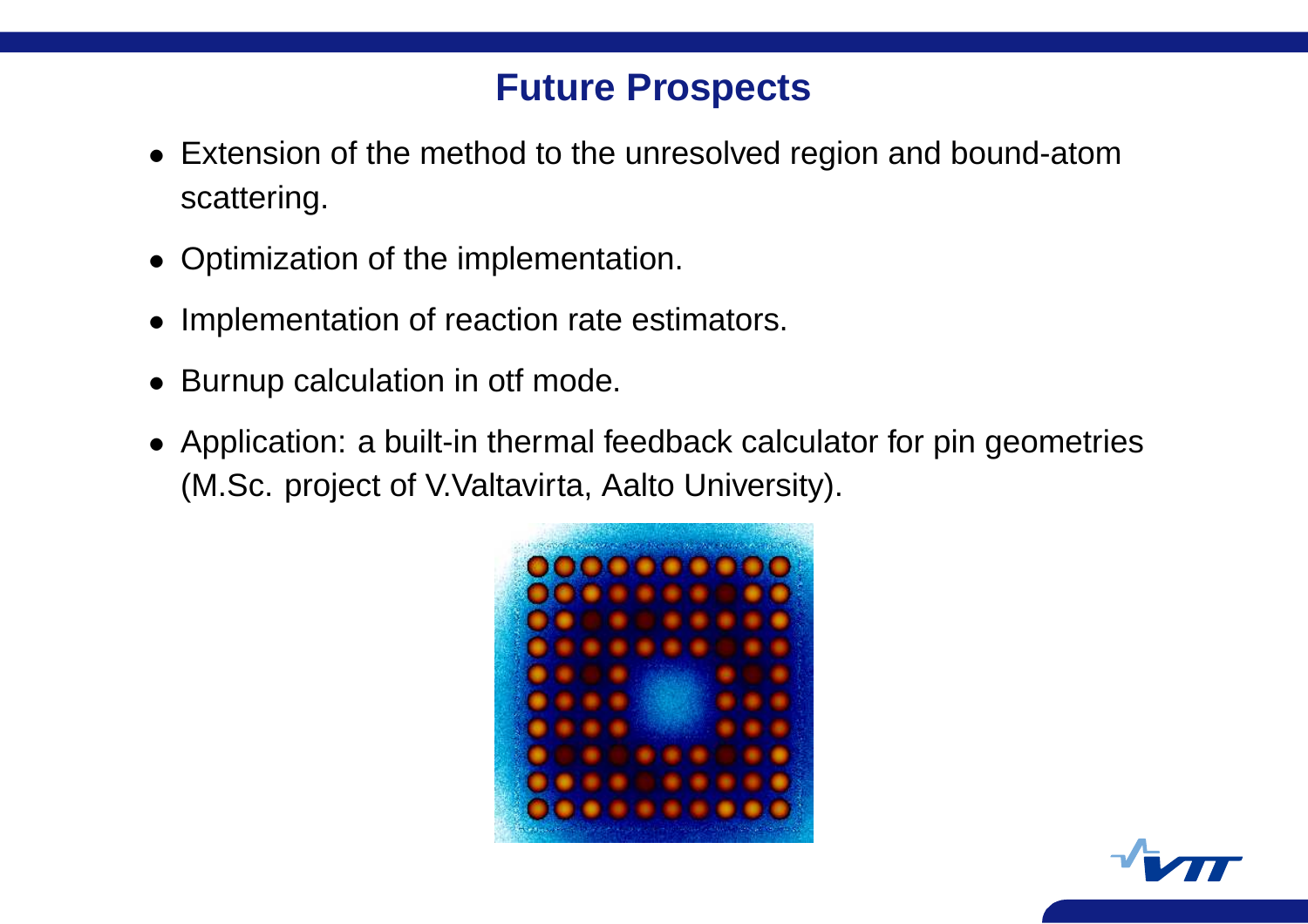## **Summary and conclusions**

- A new stochastic method for taking the thermal motion of target nuclei into account has been developed and preliminarily implemented in Serpent 2.
- With the new method, temperatures can be modelled with an arbitrary function  $T(x)$ , independent of material boundaries.
- Transport with the current implementation requires about 2–4 times more CPU time than with traditional methods, depending on the case.
- Extension of the method to bound-atom scattering and unresolved energy range requires further work.

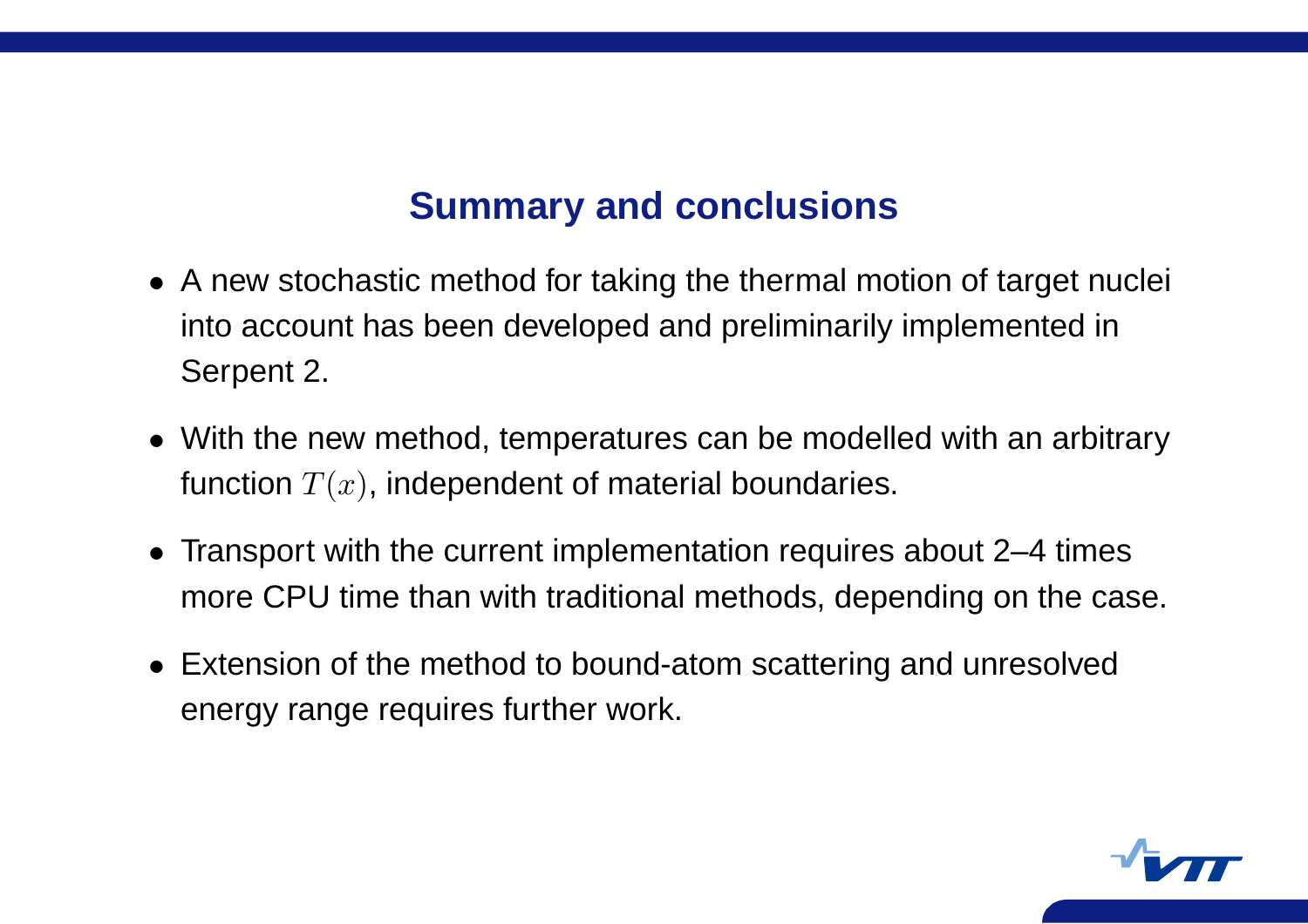# **References**

- [1] G. Yesilyurt, W. R. Martin and F. B. Brown, "On-the-fly Doppler Broadening for Monte Carlo Codes," Proc. M&C 2009, Saratoga Springs, New York, May 3–7 (2009).
- [2] T. Viitanen and J. Leppänen, "Explicit Treatment of Thermal Motion in Continous-energy Monte Carlo Tracking Routines," Nuc. Sci. Eng., **171**, 165–173, (2012).
- [3] T. Viitanen and J. Leppänen, "Explicit Temperature Treatment in Monte Carlo Neutron Tracking Routines – First Results." In Proc. PHYSOR-2012. Knoxville, TN, 15-20 April, 2012.
- [4] D. E. Cullen, "Program SIGMA1 (version 79-1): Doppler broaden evaluated cross sections in the evaluated nuclear data file/version B (ENDF/B) format," UCRL-50400 Part B., Lawrence Livermore National Laboratory (1979).
- [5] B. Becker, R. Dagan and G. Lohnert, "Proof and implementation of the stochastic formula for ideal gas, energy dependent scattering kernel," Ann. Nucl. Energy, **36**, pp. 470–474 (2009).